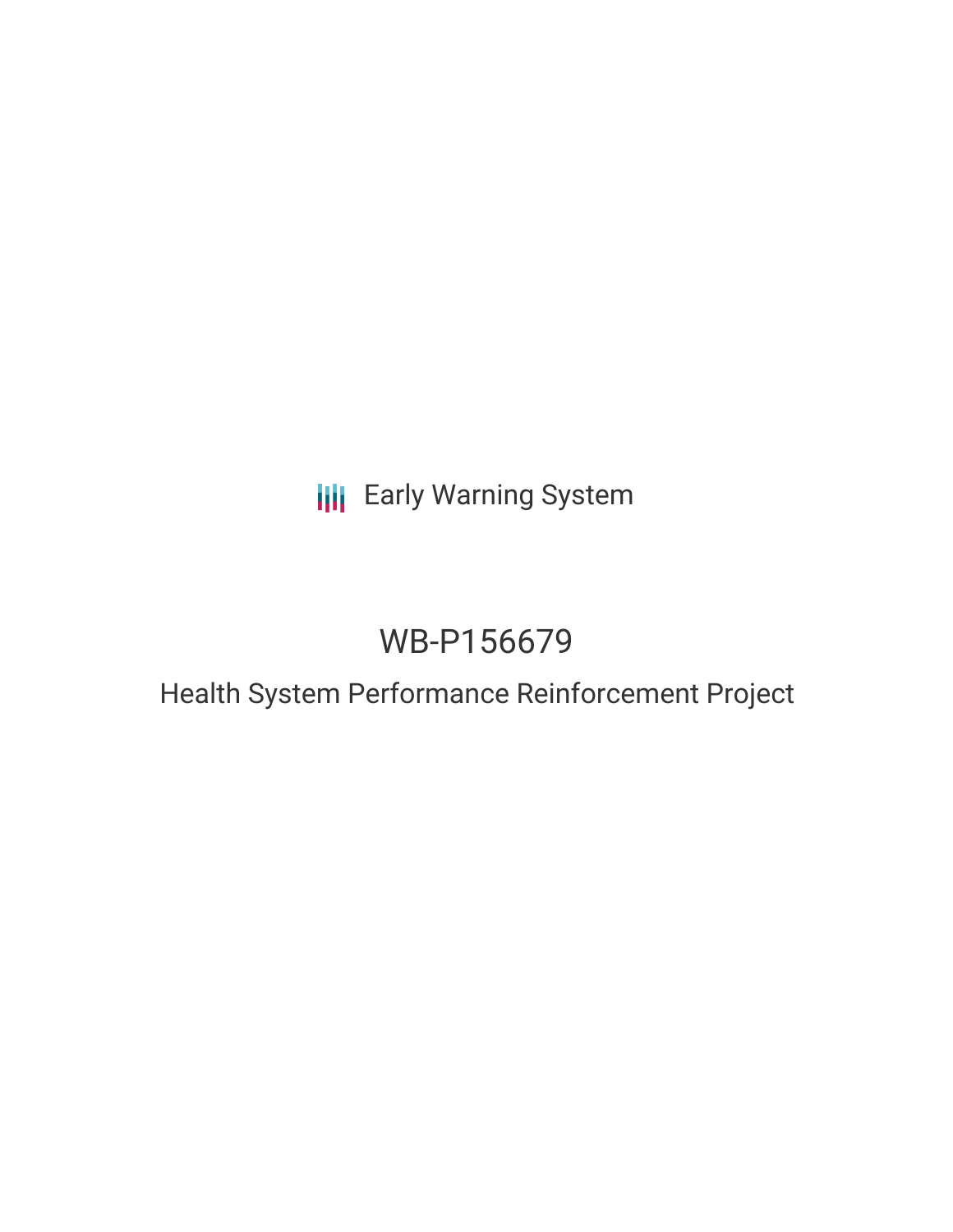

#### **Quick Facts**

| <b>Countries</b>               | Cameroon                                               |
|--------------------------------|--------------------------------------------------------|
| <b>Financial Institutions</b>  | World Bank (WB)                                        |
| <b>Status</b>                  | Active                                                 |
| <b>Bank Risk Rating</b>        | B                                                      |
| <b>Voting Date</b>             | 2016-05-03                                             |
| <b>Borrower</b>                | Ministry of Economy, Planning and Regional Development |
| <b>Sectors</b>                 | Education and Health, Technical Cooperation            |
| <b>Investment Type(s)</b>      | Loan                                                   |
| <b>Investment Amount (USD)</b> | \$100.00 million                                       |
| <b>Project Cost (USD)</b>      | \$127.00 million                                       |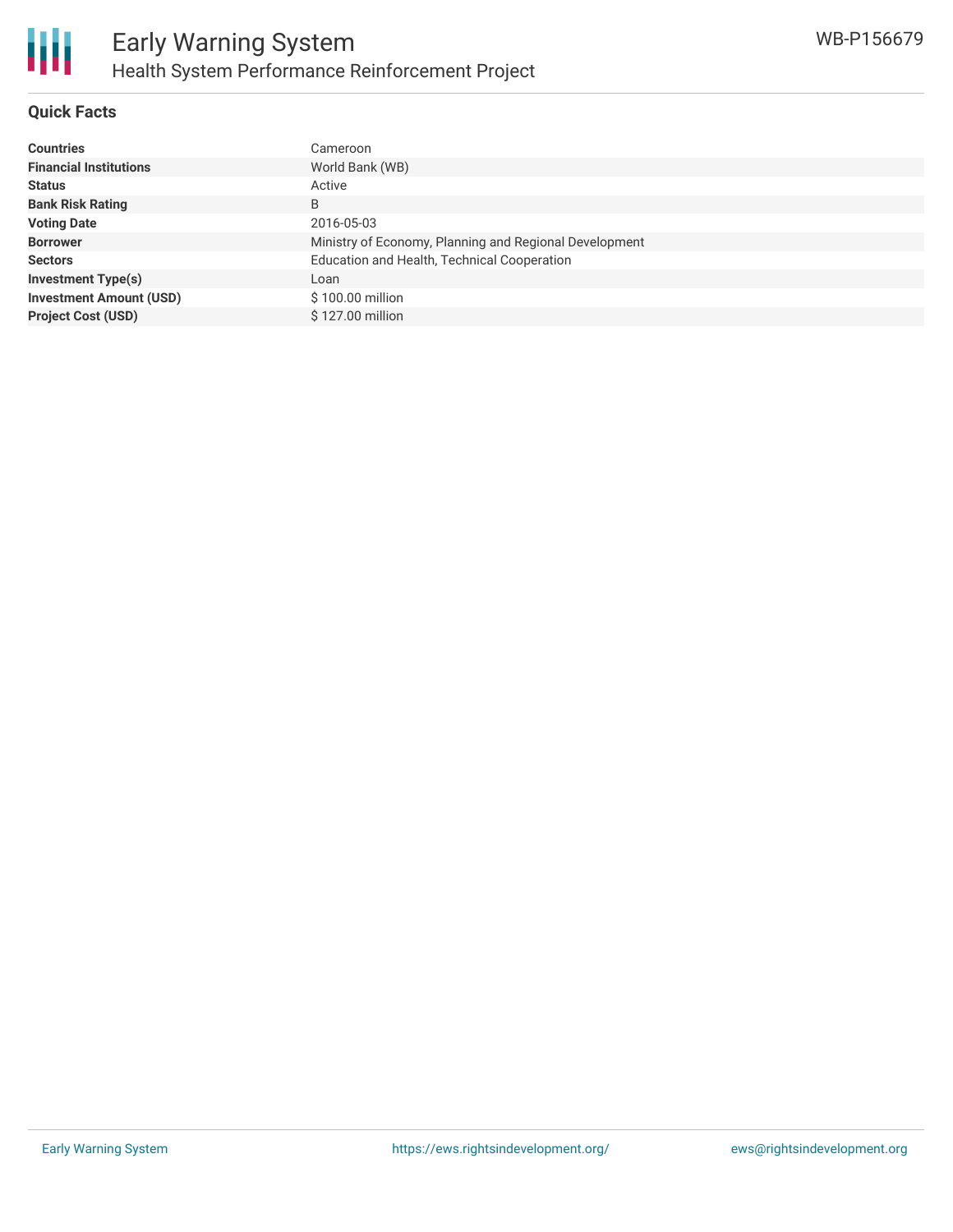

#### **Project Description**

This project finances two components which focus on reproductive, maternal, child, and adolescent health and nutrition services in order to improve performance of the health sector in Cameroon: (i) strengthening of health service delivery; and (ii) institutional strengthening for improved health system performance.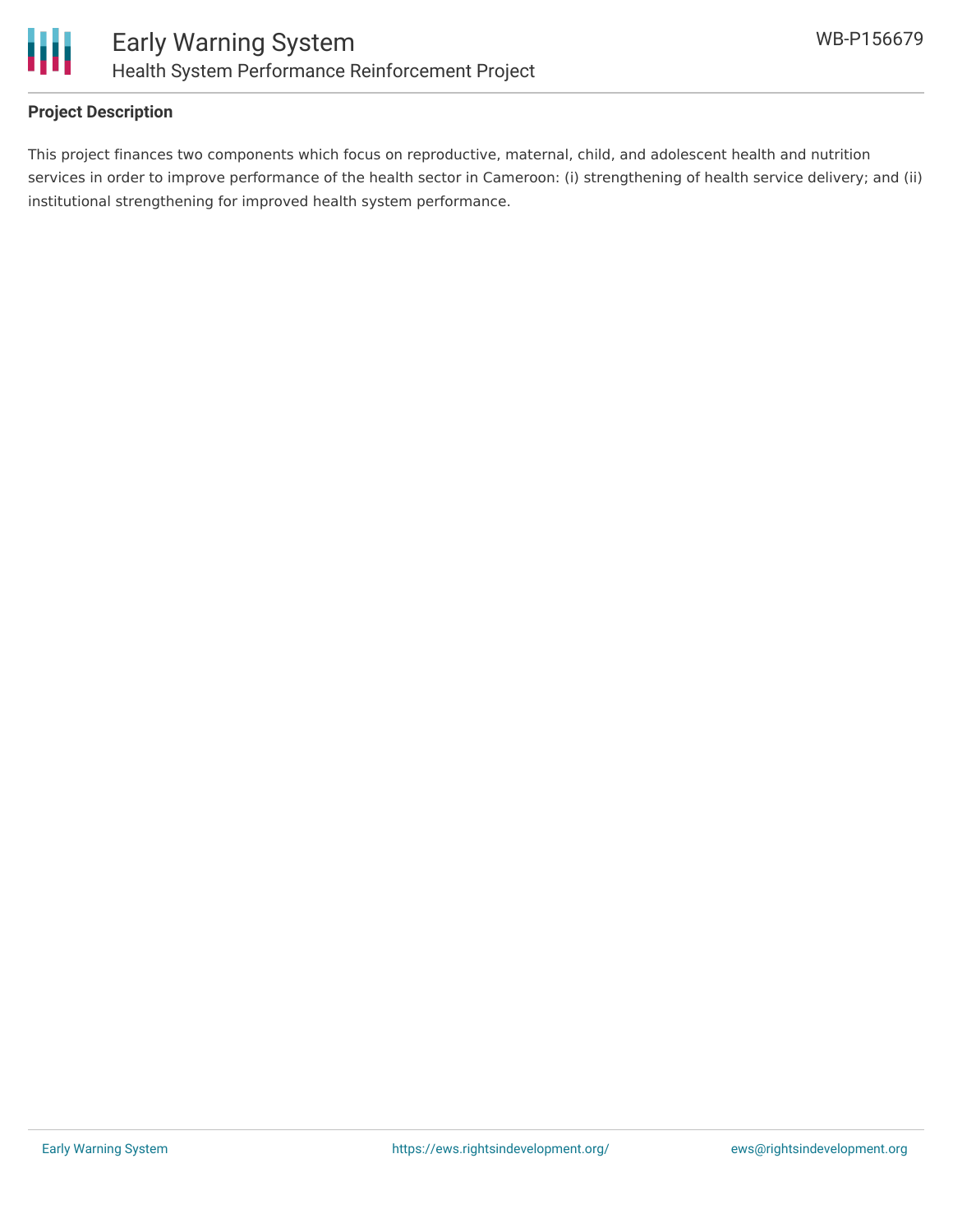

#### **Investment Description**

World Bank (WB)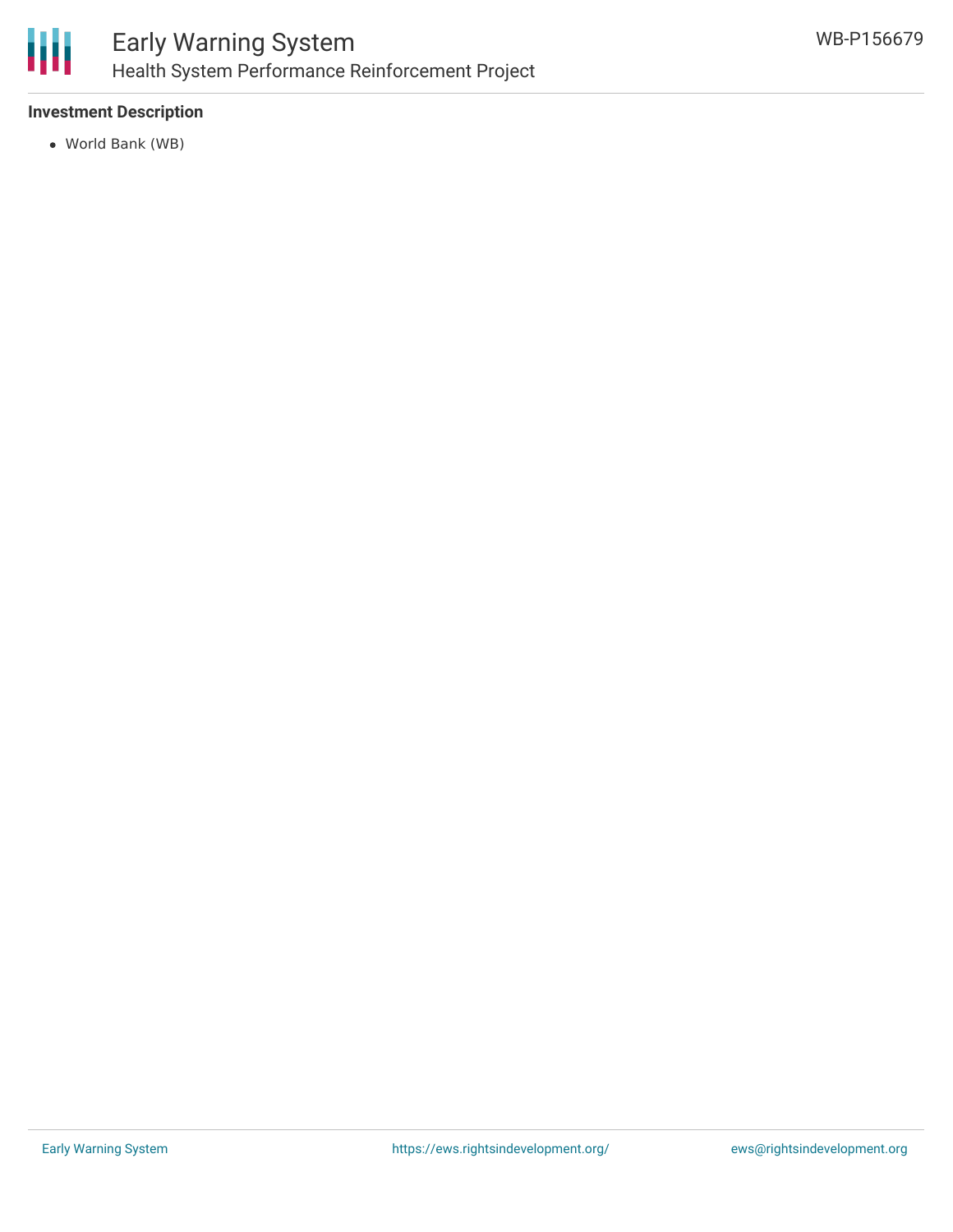#### **Contact Information**

Implementing Agencies Name: Ministry of Public Health Contact: Andre Mamma Fouda Title: Minister of Public Health Email: andrmama@yahoo.fr

#### ACCOUNTABILITY MECHANISM OF WORLD BANK

The World Bank Inspection Panel is the independent complaint mechanism and fact-finding body for people who believe they are likely to be, or have been, adversely affected by a World Bank-financed project. If you submit a complaint to the Inspection Panel, they may investigate to assess whether the World Bank is following its own policies and procedures for preventing harm to people or the environment. You can contact the Inspection Panel or submit a complaint by emailing ipanel@worldbank.org. You can learn more about the Inspection Panel and how to file a complaint at:

http://ewebapps.worldbank.org/apps/ip/Pages/Home.aspx.